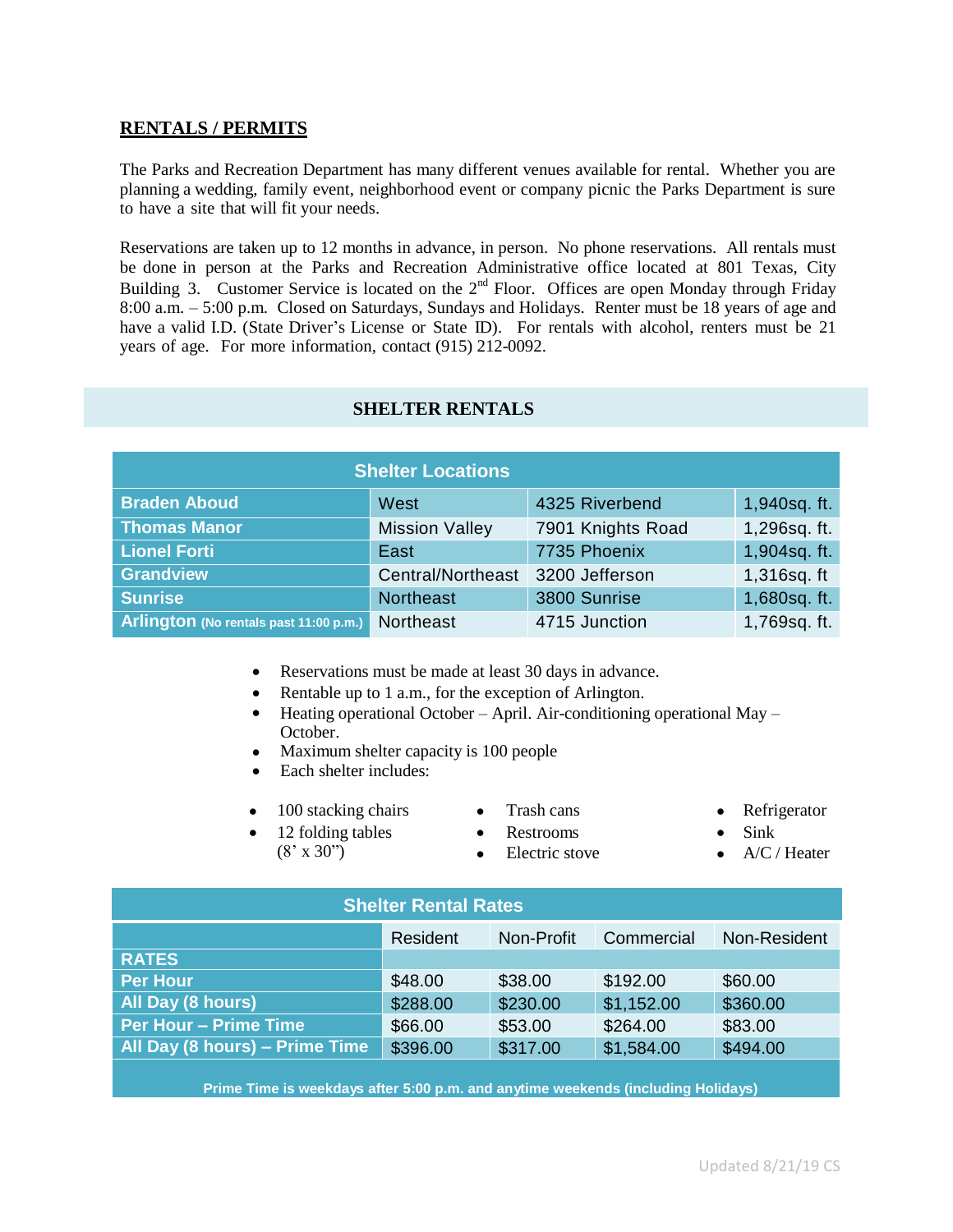## **OPEN RESERVES**

| <b>Memorial Reserve</b>   |          |            |            |              |  |
|---------------------------|----------|------------|------------|--------------|--|
|                           | Resident | Non-Profit | Commercial | Non-Resident |  |
| <b>RATES</b>              |          |            |            |              |  |
| <b>Per Hour</b>           | \$44.00  | \$35.00    | \$175.00   | \$55.00      |  |
| All Day (8 hours)         | \$262.00 | \$210.00   | \$1,050.00 | \$327.00     |  |
| Per Hour - Prime Time     | \$56.00  | \$45.00    | \$225.00   | \$70.00      |  |
| All Day (8 hours) - Prime | \$375.00 | \$300.00   | \$1.500.00 | \$469.00     |  |
|                           |          |            |            |              |  |

\$300.00 **Prime Time is weekdays after 5:00 p.m. and anytime weekends (including Holidays)**

- Located at 3100 Copper Ave.
- Maximum Capacity is 400 people
- Reservations must be made at least 30 days in advance
- Allowed: Tables, Chairs and Canopies
- Electricity is available
- Rentable up to 1a.m.
- Security is mandatory for all rentals at the reserve

## **PAVILIONS**

\$1,500.00

| <b>Shawver / Veterans / Pavo Real</b> |          |            |            |              |  |
|---------------------------------------|----------|------------|------------|--------------|--|
|                                       | Resident | Non-Profit | Commercial | Non-Resident |  |
| <b>RATES</b>                          |          |            |            |              |  |
| <b>Per Hour</b>                       | \$18.00  | \$14.00    | \$72.00    | \$23.00      |  |
| All Day (8 hours)                     | \$108.00 | \$86.00    | \$432.00   | \$136.00     |  |
| <b>Per Hour - Prime Time</b>          | \$24.00  | \$19.00    | \$96.00    | \$30.00      |  |
| All Day (8 hours) - Prime Time        | \$144.00 | \$115.00   | \$576.00   | \$180.00     |  |
|                                       |          |            |            |              |  |

, er 5:<mark>00 p.</mark>r I **Prime Time is weekdays after 5:00 p.m. and anytime weekends (including Holidays)**

- ty is  $100$  peo • Maximum capacity is 100 people
- $\frac{5}{5}$  $\bullet$  Allowed: Tables, chairs, and canopies

\$432.00

- $\bullet$  Electricity not provided
- Not allowed: Alcohol
- Rentals permitted during Park Hours only

## **ROSE GARDEN**

|                                                                                  | Resident | Non-Profit | Commercial                                                         | Non-Resident |  |
|----------------------------------------------------------------------------------|----------|------------|--------------------------------------------------------------------|--------------|--|
| <b>RATES</b>                                                                     |          |            |                                                                    |              |  |
| <b>Per Hour</b>                                                                  | \$42.00  | \$34.00    | \$168.00                                                           | \$53.00      |  |
| Per Hour-Prime Time                                                              | \$54.00  | \$54.00    | \$216.00                                                           | \$67.00      |  |
|                                                                                  |          |            | Open March 1 - November 30, Monday - Sunday, 8:00 a.m. - 6:00 p.m. |              |  |
| Prime Time is weekdays after 5:00 p.m. and anytime weekends (including Holidays) |          |            |                                                                    |              |  |
|                                                                                  |          |            |                                                                    |              |  |

- No flowers permitted
- Maximum people allowed for events is 20
- Maximum rentable time period is 2 hours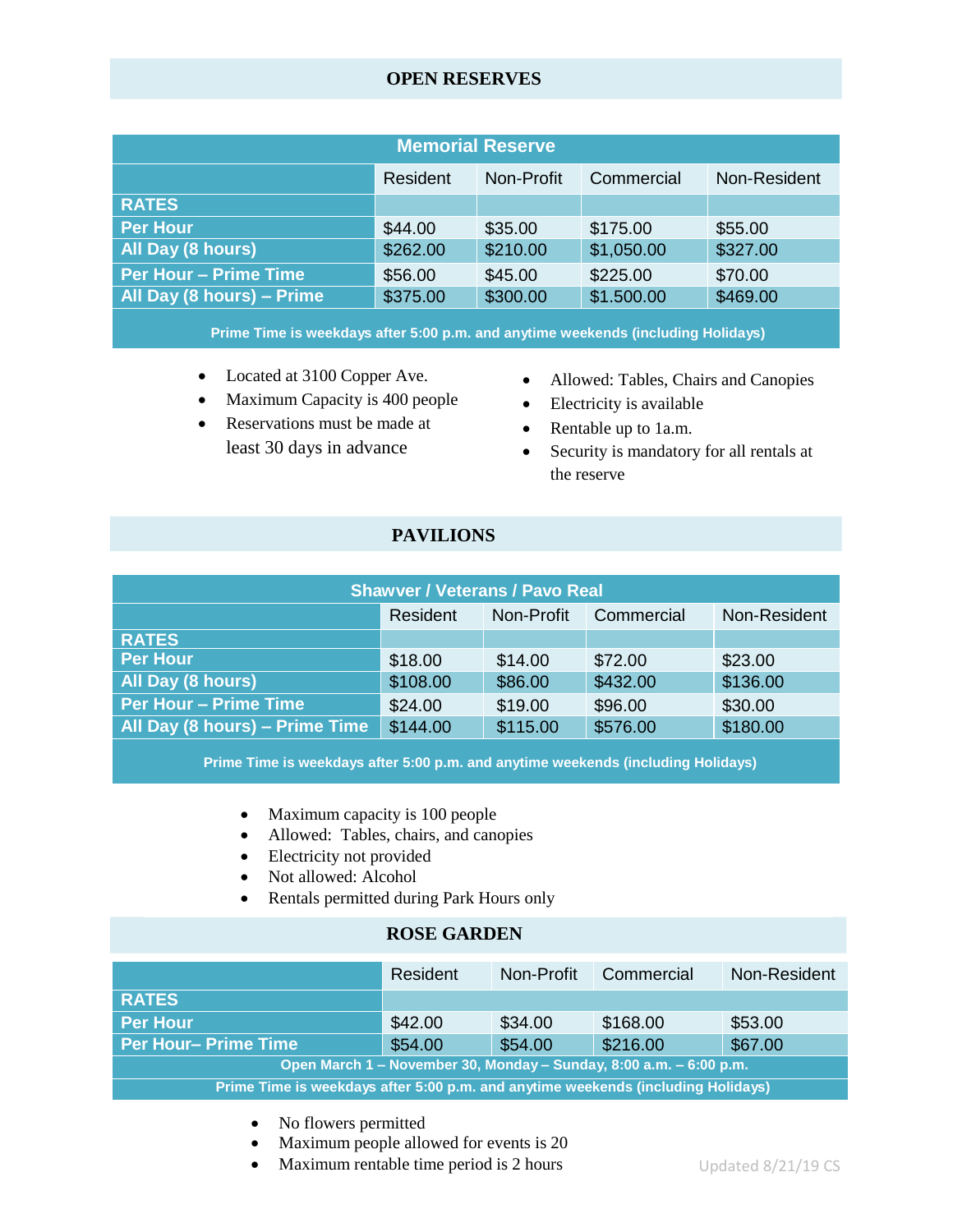| <b>PLAZAS</b>                                                                    |                                       |            |            |              |  |
|----------------------------------------------------------------------------------|---------------------------------------|------------|------------|--------------|--|
| <b>San Jacinto Plaza with Electricity</b>                                        |                                       |            |            |              |  |
|                                                                                  | Resident                              | Non-Profit | Commercial | Non-Resident |  |
| <b>RATES</b>                                                                     |                                       |            |            |              |  |
| <b>Per Hour Stage</b>                                                            | \$36.00                               | \$29.00    | \$144.00   | \$44.00      |  |
| All Day (8 hours)                                                                | \$216.00                              | \$173.00   | \$168.00   | \$270.00     |  |
| <b>Per Hour - Prime Time</b>                                                     | \$42.00                               | \$34.00    | \$168.00   | \$53.00      |  |
| All Day (8 hours) - Prime Time                                                   | \$252.00                              | \$202.00   | \$1,008.00 | \$314.00     |  |
| <b>Electricity available on Stage Outlets Only</b>                               |                                       |            |            |              |  |
| Prime Time is weekdays after 5:00 p.m. and anytime weekends (including Holidays) |                                       |            |            |              |  |
|                                                                                  | <b>Plazas are closed from 1am-6am</b> |            |            |              |  |

| San Jacinto Plaza without Electricity/ Union Plaza/ Cleveland Square/Pioneer Plaza |          |            |            |              |  |
|------------------------------------------------------------------------------------|----------|------------|------------|--------------|--|
|                                                                                    | Resident | Non-Profit | Commercial | Non-Resident |  |
| <b>RATES</b>                                                                       |          |            |            |              |  |
| <b>Per Hour Stage</b>                                                              | \$12.00  | \$10.00    | \$48.00    | \$14.00      |  |
| All Day (8 hours)                                                                  | \$72.00  | \$58.00    | \$288.00   | \$90.00      |  |
| Per Hour - Prime Time                                                              | \$24.00  | \$19.00    | \$96.00    | \$30.00      |  |
| All Day (8 hours) - Prime                                                          | \$144.00 | \$115.00   | \$576.00   | \$180.00     |  |
| Electricity not available. Plazas are closed from 1am-6am                          |          |            |            |              |  |
| Prime Time is weekdays after 5:00 p.m. and anytime weekends (including Holidays)   |          |            |            |              |  |
|                                                                                    |          |            |            |              |  |

# **OPEN PARK GROUNDS**

An area within a park may be reserved for personal use for private events by obtaining a permit through the Parks and Recreation Department. A permit and park usage fee is required. This permit ensures the exclusive use of a particular space for a designated time. Families and organizations may reserve Park space for private use. Permit Application is required for all events; application must be turned in 30 days in advance for review. Security guards may be required upon review. Contact our office at (915) 212-0092 to check park availability.

All City park green areas are available for rent but the following parks have designated areas.

| <b>Blackie Chesher Park</b>    | Parks with spray parks         |  |
|--------------------------------|--------------------------------|--|
| Capistrano Park                | Ponder Park                    |  |
| Eastwood (Album) Park          | Rose Garden                    |  |
| <b>Marty Robbins Park</b>      | <b>Veterans Park</b>           |  |
| <b>Memorial Park</b>           | <b>Westside Community Park</b> |  |
| <b>Nations Tobin Park</b>      | Yucca Park                     |  |
|                                |                                |  |
| <b>Administrative Fee</b>      | \$7.00                         |  |
| <b>Amplification Fee</b>       | \$15.00                        |  |
|                                |                                |  |
| <b>Park Usage Fee</b>          | \$54.00                        |  |
| ** Electricity not available** |                                |  |